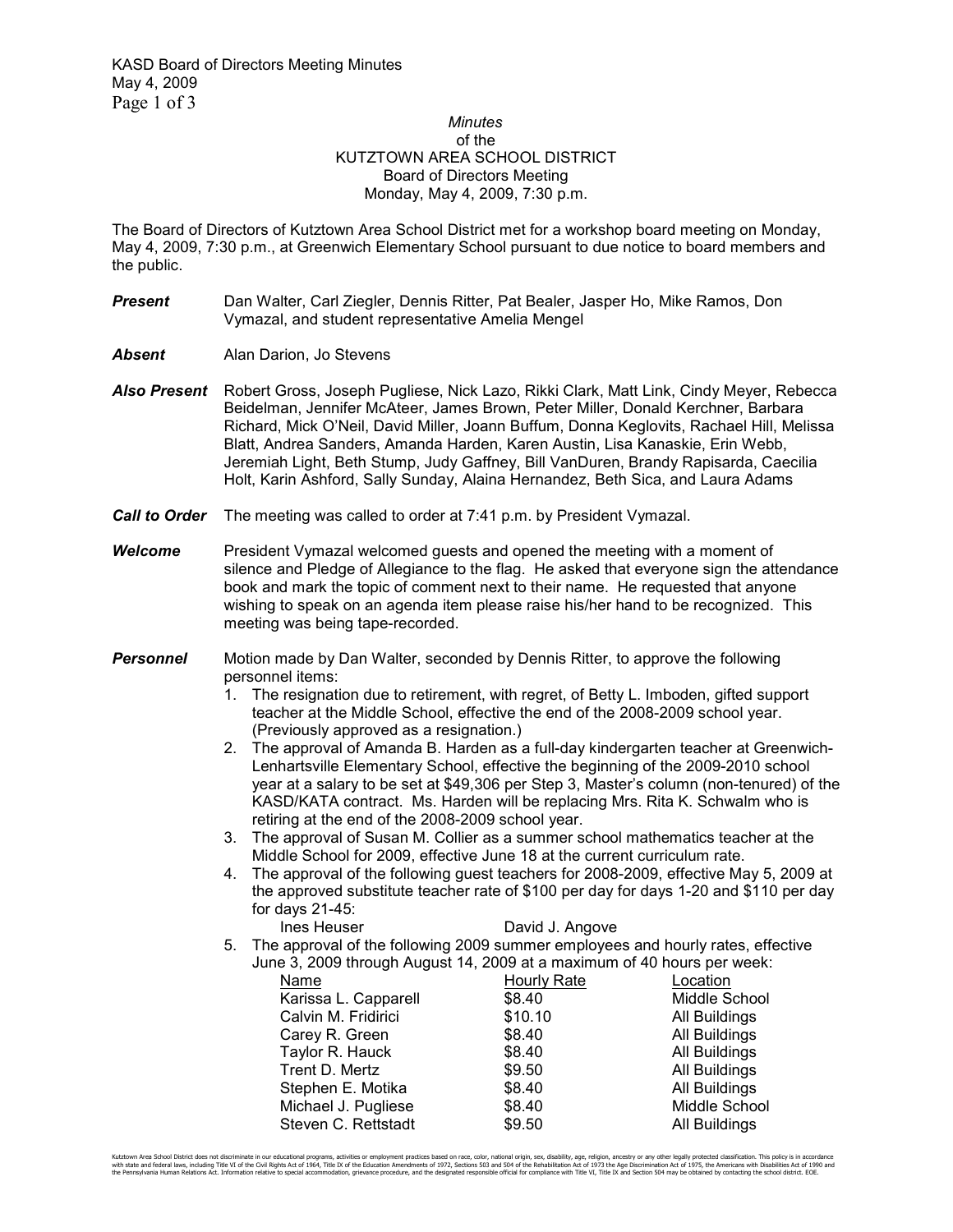KASD Board of Directors Meeting Minutes May 4, 2009 Page 2 of 3

- 6. The approval of Andrew N. Polinchak as Assistant Girls' Soccer Coach at the Middle School for 2008-2009, effective March 9, 2009 at a salary of \$2,207.
- 7. The approval of Patricia J. Humes to take a full-year educational sabbatical leave for professional development during the 2009-2010 school year per guidelines of Policy 438.

## **Roll call vote: Yes 7 No 0 Absent 2 (Darion, Stevens) Motion carried.**

*All Personnel were Approved Pending the District's Receipt of All Mandated Credentials.* 

**Tentative** Motion made by Carl Ziegler, seconded by Dennis Ritter, to adopt the 2009-2010 **Budget** Kutztown Area School District tentative operating budget totaling \$28,573,638 with a millage of 28.899. **Roll call vote: Yes 4 No 3 (Bealer, Ho, Walter) Absent 2 (Darion, Stevens)**  **Motion not carried.** 

*Apple, Inc.* Motion made by Dennis Ritter, seconded by Dan Walter, to approve the attached lease *Lease* agreement with Apple Computer, Inc., for the lease of 105 Macbook laptop computers. *Agreements* The computers will be used by elementary and middle school teachers. The Policy and Curriculum Committee reviewed this request at the April 27, 2009 committee meeting.<br> **Roll call vote: Yes 7** No 0 **Absent 2 (Darion, Stevens**) Absent 2 (Darion, Stevens) **Motion carried.** 

> Motion made by Dennis Ritter, seconded by Carl Ziegler, to approve the attached lease agreement with Apple Computer, Inc., for the lease of 30 iMac desktop computers to equip a computer lab at Kutztown Area Middle School. The Policy and Curriculum Committee reviewed this request at the April 27, 2009 committee meeting. **Roll call vote: Yes 5 No 2 (Ho, Walter) Absent 2 (Darion, Stevens) Motion carried.**

- **Show Choir** Motion made by Carl Ziegler, seconded by Jasper Ho, to approve the Kutztown Area<br> **Trip Example:** High School Show Choir to participate in a four-day trip to Myrtle Beach, South Caroli High School Show Choir to participate in a four-day trip to Myrtle Beach, South Carolina on May 21 through May 24, 2009. The Policy and Curriculum Committee reviewed this request noting all cost will be the responsibility of the student participants. One day of school will be missed on May 22, 2009. **Roll call vote: Yes 3 (Ho, Ziegler, Vymazal) No 4 Absent 2 (Darion, Stevens) Motion not carried.**
- **Policy 617** Motion made by Dennis Ritter, seconded by Pat Bealer, to change the motion from *Petty Cash* the adoption of Policy 617 *Petty Cash* to the first reading of Policy 617 *Petty Cash.* **Roll call vote: Yes 7 No 0 Absent 2 (Darion, Stevens)**  **Motion carried.**

Motion made by Pat Bealer, seconded by Dan Walter, to approve the first reading of Policy 617 *Petty Cash*, as per attached. **Roll call vote: Yes 7 No 0 Absent 2 (Darion, Stevens)**  **Motion carried.** 

*2009 Extended* Motion made by Pat Bealer, seconded by Dan Walter, to approve the 2009 Extended **School Year** School Year (ESY) and High School Summer Work Programs and staffing for special education students. One teacher preparation day will be granted for both programs. ESY students will attend on Monday, Tuesday, Wednesday, and Thursday from June 22 through July 30, 2009. Summer Work Program students will attend Tuesday, Wednesday, and Thursday from June 22 through July 30, 2009. Hours of instruction for both programs will be 9:00 a.m. to 11:30 a.m. Elementary School Learning Support at Kutztown Elementary School Instructor – Vickie L. Bastian at the then current curriculum rate Paraeducator – Ambika S. Khanna at the employee's then current hourly rate

Elementary School and Middle School Life Skills at Kutztown Elementary School